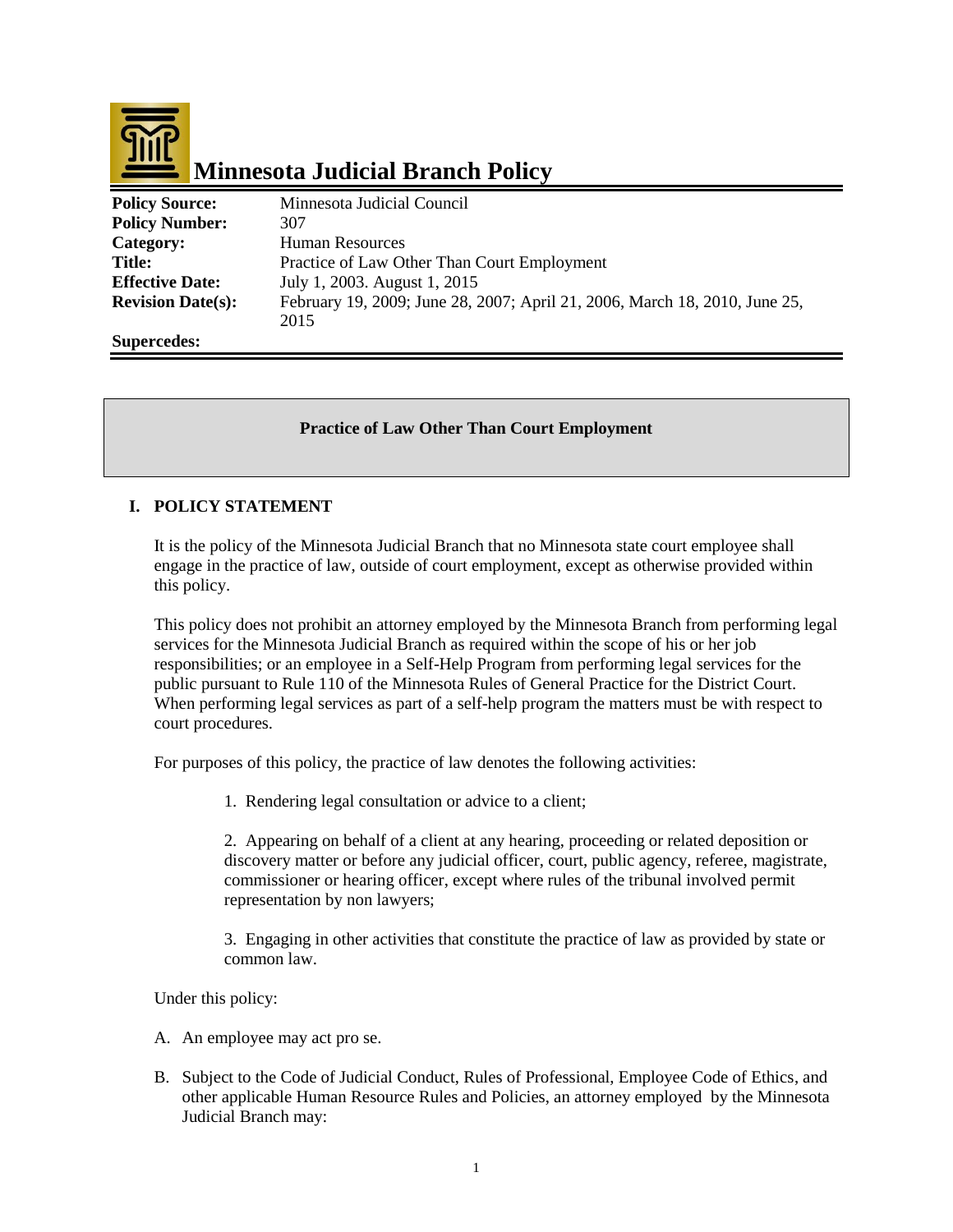- 1. Perform legal services for themselves.
- 2. Give legal advice to and draft or review documents for members of his or her immediate family.<sup>1</sup> The attorney may be compensated for such representation only to the extent permitted by law, rule, or ethical canon.
- 3. Participate in activities for improving the law, the legal system or legal profession.
- 4. Serve as a mediator or arbitrator.
- 5. Perform legal services through a pro bono legal clinic, approved pursuant to Rule 2B of the Continuing Legal Education Board, involving uncontested matters or matters not pending before any court or government agency, e.g., preparation of wills through Wills for Heroes. An attorney employee providing pro bono legal services may not appear in court, give legal advice pertaining to, or draft or review documents for matters that may come before any court or government agency as a contested matter.

With respect to paragraphs 3, 4 and 5, an attorney employee must obtain prior written approval from the appointing authority and the District or MJC Human Resources Manager before engaging in any of these activities. An attorney employee shall promptly provide a copy of the written approval from the appointing authority to the District or MJC Human Resources Manager.

When an attorney employee does perform legal services:

- 1. The attorney's job duties as a Minnesota Judicial Branch employee shall take priority over legal services provided to others. The legal services shall not be performed if they would interfere with the job duties of the attorney employee.
- 2. Any legal services that are performed shall not be within the scope of the attorney's employment.
- 3. No legal services or related activities authorized under this policy shall take place during the attorney's usual working hours, unless appropriate leave is authorized and charged.
- 4. No public resources may be used in connection with the legal services provided to others.
- 5. Any costs or attorney fees awarded as a result of the attorney employee's representation in a pro bono matter must be returned to the referring legal organization.

Reasonable precautions must be taken in all cases by the Court or court-related agency and authorized employees to avoid actual and perceived conflicts of interest, the actual or perceived lending of the prestige or power of the public offices or positions of the employees, or conveying the impression that such employees are in a special position to exert influence over the outcome of any proceeding.

### **II. APPLICABILITY**

 $\overline{a}$ 

All judicial branch employees, full and part-time.

<sup>&</sup>lt;sup>1</sup> For the purpose of this policy, "immediate family" will be defined as the employee's spouse, co-habitor, the parents or grandparents of the employee's spouse or co-habitor, parents, step-parents, grandparents, guardian, children, step-children, foster children, grandchildren, brothers, sisters, or wards of the employee.